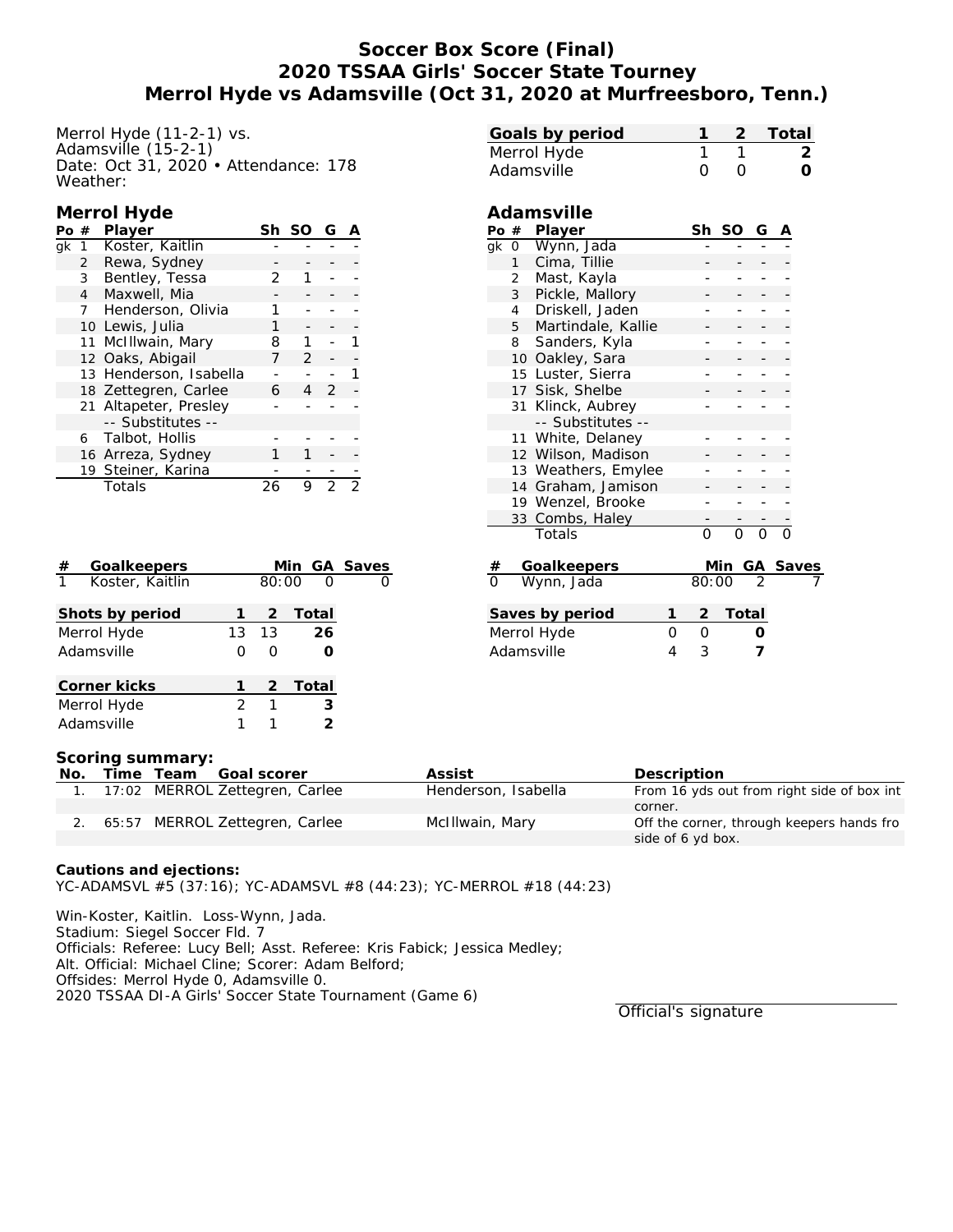# **Play-by-Play Summary (1st period) Merrol Hyde vs Adamsville (Oct 31, 2020 at Murfreesboro, Tenn.)**

**Merrol Hyde Starters:**

- GK 1 Koster, Kaitlin
	- 2 Rewa, Sydney
	- 3 Bentley, Tessa
	- 4 Maxwell, Mia
	- 7 Henderson, Olivia
	- 10 Lewis, Julia
	- 11 McIllwain, Mary
	- 12 Oaks, Abigail
	- 13 Henderson, Isabella
	- 18 Zettegren, Carlee
	- 21 Altapeter, Presley

### **Adamsville Starters:**

- GK 0 Wynn, Jada 1 Cima, Tillie
	- 3 Pickle, Mallory
		- 8 Sanders, Kyla
		- 4 Driskell, Jaden
		- 17 Sisk, Shelbe
		- 31 Klinck, Aubrey
		- 15 Luster, Sierra
		- 5 Martindale, Kallie
		- 2 Mast, Kayla
			- 10 Oakley, Sara
- 00:00 Koster, Kaitlin at goalie for Merrol Hyde.
- 00:00 Wynn, Jada at goalie for Adamsville. Foul on Merrol Hyde.
- 04:31 Corner kick by MERROL Henderson, Isabella [04:31].
- 05:34 Shot by MERROL Oaks, Abigail WIDE RIGHT.
- 05:39 ADAMSVL substitution: White, Delaney for Pickle, Mallory.
- 06:20 Shot by MERROL Bentley, Tessa, SAVE Wynn, Jada.
- 07:23 Shot by MERROL Lewis, Julia BLOCKED.
- 07:58 Shot by MERROL McIllwain, Mary BLOCKED.
- 08:04 Shot by MERROL Oaks, Abigail WIDE RIGHT.
- 08:57 Shot by MERROL Bentley, Tessa BLOCKED.
- 09:09 Shot by MERROL Oaks, Abigail, SAVE Wynn, Jada.
- 10:32 Corner kick by ADAMSVL Martindale, Kallie [10:32]. Foul on Merrol Hyde. Foul on Adamsville.
- 15:54 MERROL substitution: Arreza, Sydney for Henderson, Olivia.
- 16:34 Corner kick by MERROL Henderson, Isabella [16:34].
- 17:02 GOAL by MERROL Zettegren, Carlee (FIRST GOAL), Assist by Henderson, Isabella.

## **MERROL HYDE 1, ADAMSVILLE 0**

\*From 16 yds out from right side of box into left corner.

- 17:02 ADAMSVL substitution: Pickle, Mallory for Driskell, Jaden. Foul on Adamsville.
- 18:11 Shot by MERROL McIllwain, Mary, SAVE Wynn, Jada.
- 19:11 Shot by MERROL Oaks, Abigail WIDE LEFT. Foul on Merrol Hyde.
- 22:25 ADAMSVL substitution: Driskell, Jaden for Pickle, Mallory.
- 22:25 MERROL substitution: Lewis, Julia for Steiner, Karina.
- 22:25 MERROL substitution: Henderson, Olivia for McIllwain, Mary.
- 22:25 ADAMSVL substitution: Combs, Haley for White, Delaney.
- 23:04 Shot by MERROL Oaks, Abigail WIDE RIGHT.
- 23:39 Shot by MERROL Oaks, Abigail WIDE LEFT.
- 24:14 Shot by MERROL Arreza, Sydney, SAVE Wynn, Jada.
- 26:03 MERROL substitution: Talbot, Hollis for Bentley, Tessa. Foul on Merrol Hyde.
- 29:27 ADAMSVL substitution: White, Delaney for Klinck, Aubrey.
- 29:27 MERROL substitution: Lewis, Julia for Oaks, Abigail.
- 29:27 ADAMSVL substitution: Graham, Jamison for Combs, Haley.
- 30:21 ADAMSVL substitution: Klinck, Aubrey for White, Delaney.
- 31:04 MERROL substitution: Bentley, Tessa for Steiner, Karina.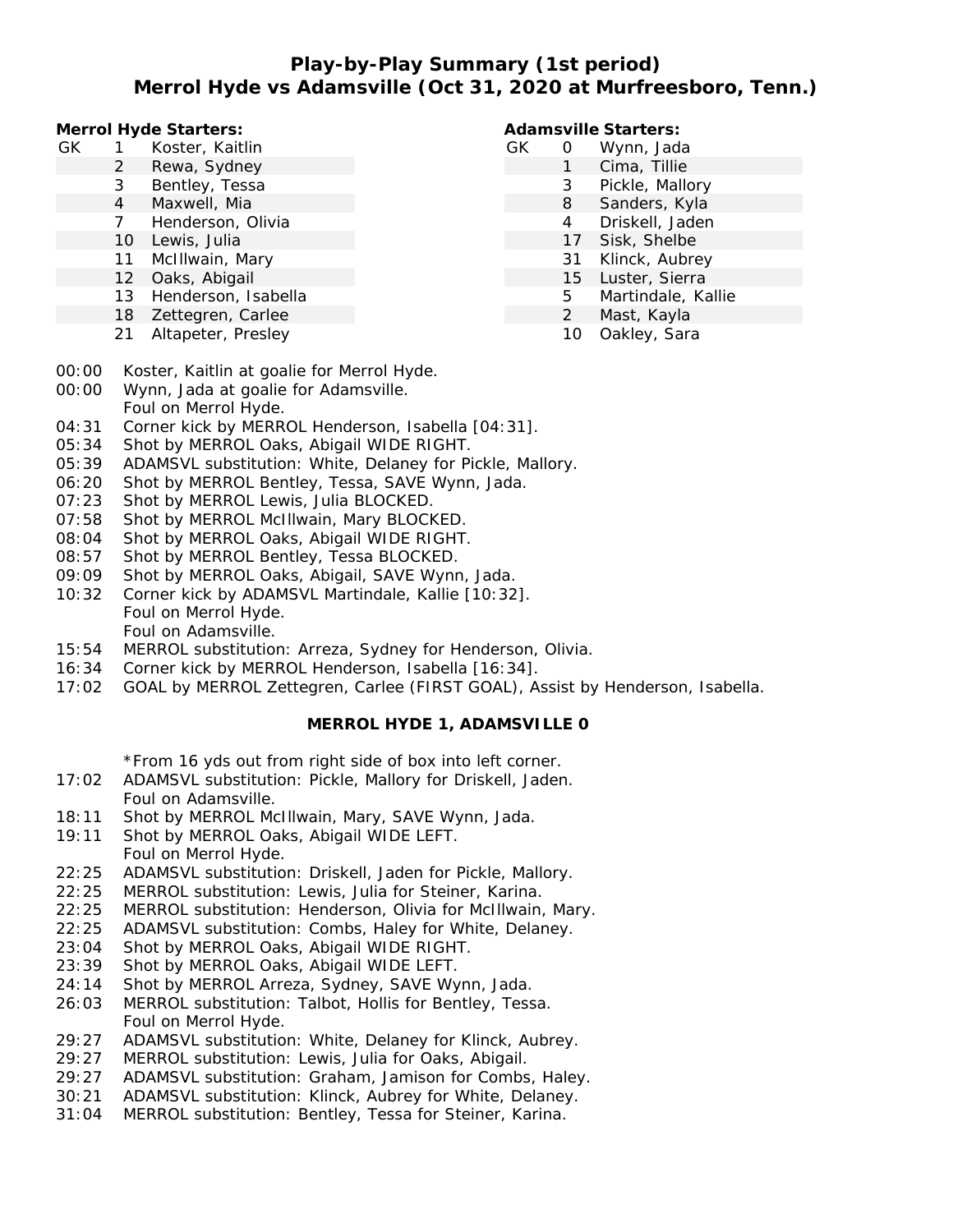# **Play-by-Play Summary (1st period) Merrol Hyde vs Adamsville (Oct 31, 2020 at Murfreesboro, Tenn.)**

- 31:04 MERROL substitution: McIllwain, Mary for Talbot, Hollis.
- 31:04 MERROL substitution: Oaks, Abigail for Arreza, Sydney. Foul on Merrol Hyde. Foul on Merrol Hyde. Foul on Adamsville. Foul on Adamsville.
- 37:16 Yellow card on ADAMSVL Martindale, Kallie.
- 37:16 ADAMSVL substitution: White, Delaney for Klinck, Aubrey.
- 37:16 ADAMSVL substitution: Pickle, Mallory for Martindale, Kallie.
- 37:48 ADAMSVL substitution: Martindale, Kallie for Driskell, Jaden. Foul on Merrol Hyde. Foul on Adamsville.
- 40:00 End of period [40:00].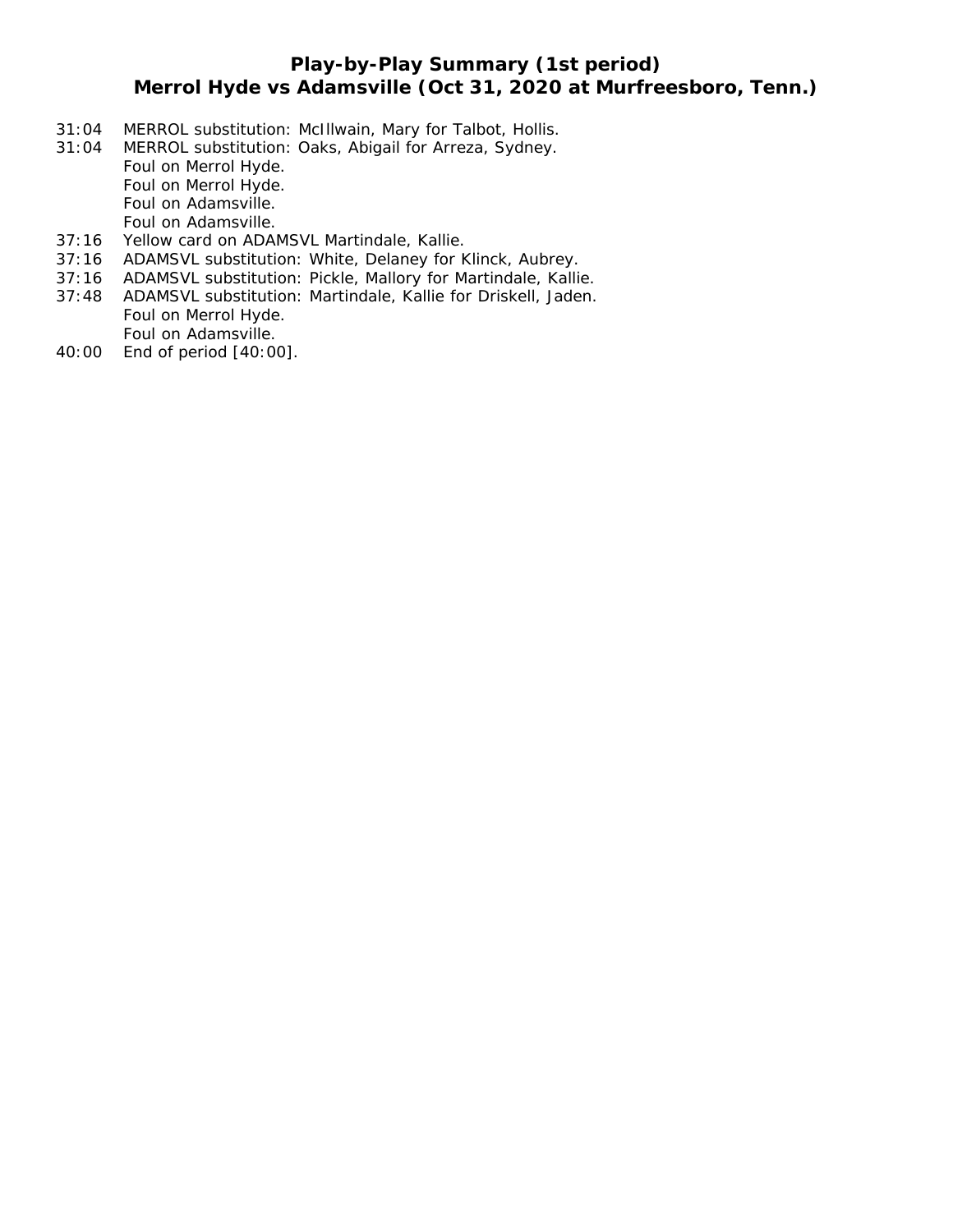# **Play-by-Play Summary (2nd period) Merrol Hyde vs Adamsville (Oct 31, 2020 at Murfreesboro, Tenn.)**

- 40:00 Start of 2nd period [40:00].
- 40:00 For MERROL: #1 Koster, Kaitlin, #2 Rewa, Sydney, #3 Bentley, Tessa, #4 Maxwell, Mia, #10 Lewis, Julia, #11 McIllwain, Mary, #12 Oaks, Abigail, #13 Henderson, Isabella, #16 Arreza, Sydney, #18 Zettegren, Carlee, #21 Altapeter, Presley.
- 40:00 For ADAMSVL:  $\#1$  Cima, Tillie,  $\#14$  Graham, Jamison,  $\#8$  Sanders, Kyla,  $\#4$ Driskell, Jaden, #17 Sisk, Shelbe, #11 White, Delaney, #15 Luster, Sierra, #5 Martindale, Kallie, #2 Mast, Kayla, #10 Oakley, Sara, #0 Wynn, Jada. Foul on Merrol Hyde. Foul on Adamsville. Foul on Adamsville.
- 44:09 Shot by MERROL Zettegren, Carlee, SAVE Wynn, Jada.
- 44:23 Yellow card on ADAMSVL Sanders, Kyla.
- 44:23 Yellow card on MERROL Zettegren, Carlee.
- 44:23 MERROL substitution: Henderson, Olivia for Zettegren, Carlee.
- 44:23 ADAMSVL substitution: Wilson, Madison for Sanders, Kyla.
- 45:04 ADAMSVL substitution: Sanders, Kyla for Wilson, Madison.
- 46:13 MERROL substitution: Zettegren, Carlee for Henderson, Olivia.
- 46:13 ADAMSVL substitution: Pickle, Mallory for Driskell, Jaden. Foul on Adamsville.
	- Foul on Adamsville.
- 49:43 ADAMSVL substitution: Driskell, Jaden for Graham, Jamison.
- 49:43 ADAMSVL substitution: Klinck, Aubrey for White, Delaney.
- 49:43 MERROL substitution: Steiner, Karina for Lewis, Julia.
- 49:43 ADAMSVL substitution: Wilson, Madison for Sanders, Kyla.
- 51:59 ADAMSVL substitution: Sanders, Kyla for Wilson, Madison.
- 51:59 MERROL substitution: Henderson, Olivia for Bentley, Tessa.
- 52:25 Shot by MERROL Oaks, Abigail, SAVE Wynn, Jada.
- 54:02 Shot by MERROL Zettegren, Carlee WIDE LEFT. Foul on Merrol Hyde. Foul on Merrol Hyde.
- 56:00 ADAMSVL substitution: White, Delaney for Klinck, Aubrey. Foul on Adamsville.
- 57:37 Shot by MERROL McIllwain, Mary WIDE RIGHT. Foul on Adamsville.
- 59:16 MERROL substitution: Bentley, Tessa for Steiner, Karina.
- 59:16 ADAMSVL substitution: Graham, Jamison for Pickle, Mallory.
- 60:46 Corner kick by ADAMSVL Martindale, Kallie [60:46]. Foul on Adamsville.
- 61:06 ADAMSVL substitution: Pickle, Mallory for Driskell, Jaden.
- 61:06 MERROL substitution: Lewis, Julia for Arreza, Sydney.
- 62:43 Shot by MERROL McIllwain, Mary HIGH.
- 62:53 ADAMSVL substitution: Driskell, Jaden for Graham, Jamison.
- 63:21 Shot by MERROL McIllwain, Mary BLOCKED.
- 65:47 ADAMSVL substitution: Graham, Jamison for Luster, Sierra.
- 65:47 Corner kick by MERROL McIllwain, Mary [65:47].
- 65:57 GOAL by MERROL Zettegren, Carlee, Assist by McIllwain, Mary.

## **MERROL HYDE 2, ADAMSVILLE 0**

\*Off the corner, through keepers hands from right side of 6 yd box.

- 66:10 Shot by MERROL Zettegren, Carlee WIDE RIGHT. Foul on Merrol Hyde.
- 68:15 ADAMSVL substitution: Weathers, Emylee for Martindale, Kallie.
- 68:48 Shot by MERROL McIllwain, Mary BLOCKED.